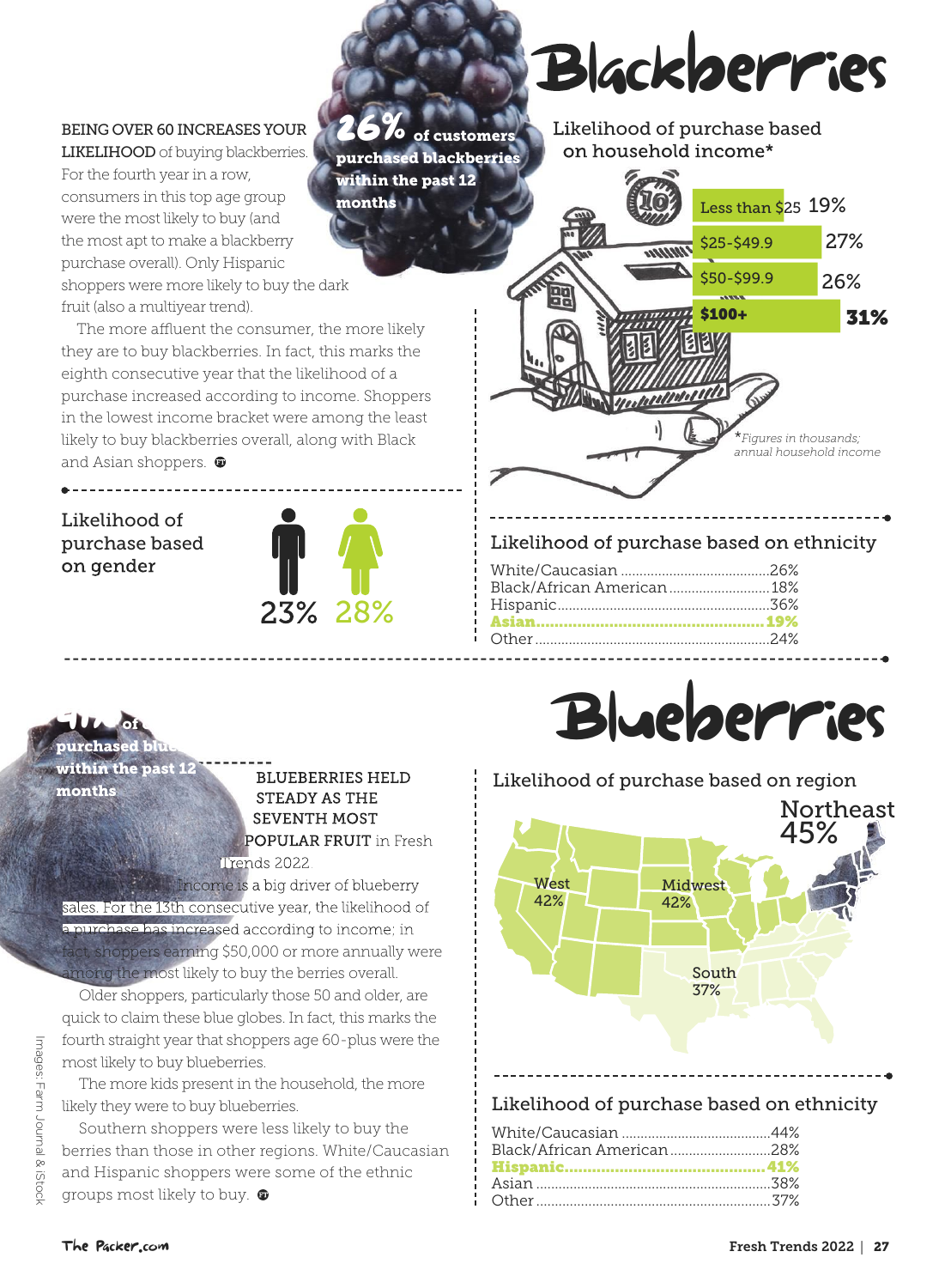# Blackberries pmg organic 2021

### OVERVIEW

Organic blackberry sales grew again in 2020, with sales rising nearly 20%. Organic blackberries are popular with consumers and make up nearly 20% of all blackberry sales. Capitalize on their popularity with creative displays and promotions during peak season.

#### FRESH TRENDS 2021

15% of consumers said they purchased organic blackberries exclusively, down from 16% last year, while another 23% said they bought organic blackberries at least some of the time. AT least some of the time.

Organic blackberries are popular year-round but especially in the summer when supply is plentiful. Encourage shoppers to think of them as a great addition to everything from breakfast baked goods to salads and jam. Include them in promotions with other organic berries and crosspromote them with organic shortcakes, whipped cream, baking items and jam-making supplies.

DOS AND DON'TS *V* po: Keep a close eye on your display as blackberries have a short shelf life and can spoil quickly.

| <b>Sales</b>                    | 2020          | % change from 2019 |  |
|---------------------------------|---------------|--------------------|--|
| Pounds sold                     | 13,591,612    | 26.4%              |  |
| Retail sales                    | \$123,618,808 | 19.5%              |  |
|                                 | 2020          | 2019               |  |
| Average retail price per lb.    | \$9.10        | \$9.63             |  |
| Dollar share of organic berries | \$10.38       | \$9.73             |  |
|                                 |               |                    |  |

Organic percent of retail blackberry sales 2020: **18.9%**

*Source: IRI*

✘ DON'T: Don't ignore organic blackberries in favor of more popular berries like blueberries and strawberries. Organic blackberries' high price point can be a big contributor to your bottom line.

#### COMMON PLUS

Look online at www.producemarketguide.com/ produce/organic-blackberries for a list of the most common PLUs.



To read more, scan the QR code.